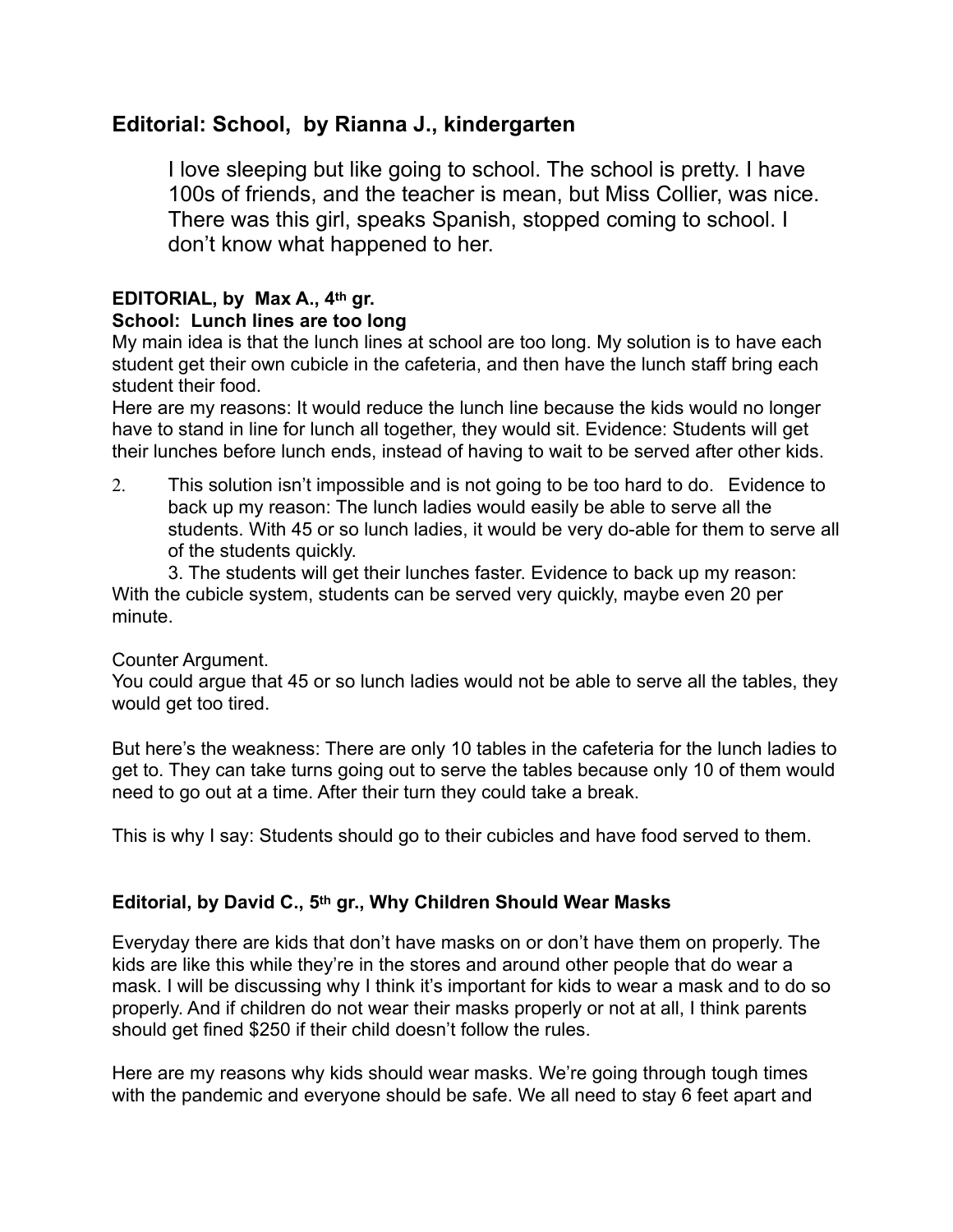wear our masks properly. The masks should be worn over your nose and cover your mouth completely. Younger children also have weaker immune systems compared to teenagers (who are around 13-18 year olds). Weaker immune systems can make you get sick easier with covid-19. Kids can carry covid-19 and get the rest of their family sick too.

I learned all of this at school and on the News. I learned how to wear a mask properly by seeing the signs in stores too. I also learned in the 4th grade, that kids' immune systems are weaker and will be more likely to get sick with covid. I also learned in the 4th grade that older people are most likely to get covid. Kids could carry the virus and then give it to an older person.

The problem with this is that not everyone believes in the virus or doesn't want to follow the rules. Here are some counter arguments. People may think that the virus isn't real. Some people may also have an illness like asthma and think they can't wear a mask. There are also people who say this is a free world and can do what they want.

I believe the weakness in the argument is that Covid-19 is very much a real virus. Because many people have died from this virus. Many people have lost their jobs based on the impact of the virus. I have also heard my teachers say that it is a real virus.

#### **Reducing the Cost of Living to Make Society Better, by Mushtaq D., 7th gr.**

The main problem in society today is that the cost of living is too high and society unequal. To solve this problem, we should get rid of money altogether and share and trade to get the things we need.

I think that we should get rid of money because not everyone has enough money to survive. Some people do not have enough money to pay for food and shelter. Also, some people do not have enough money to attend college. Finally, I think we should get rid of money because it is smelly and unsanitary.

Everyone should be guaranteed enough food and shelter to survive. Instead of using money we should barter with each other and other countries for the other things we need. Everyone should be required to go to college and college should be free.

The president should decide how goods are distributed equally. They should serve for life unless bad president. If they are a bad president the governors should remove them.

Some might say that people would argue and fight over food and steal if they didn't have to spend money for it. However, I think that people would fight less if they didn't have to worry about getting necessities. The government would also be able to stop fights.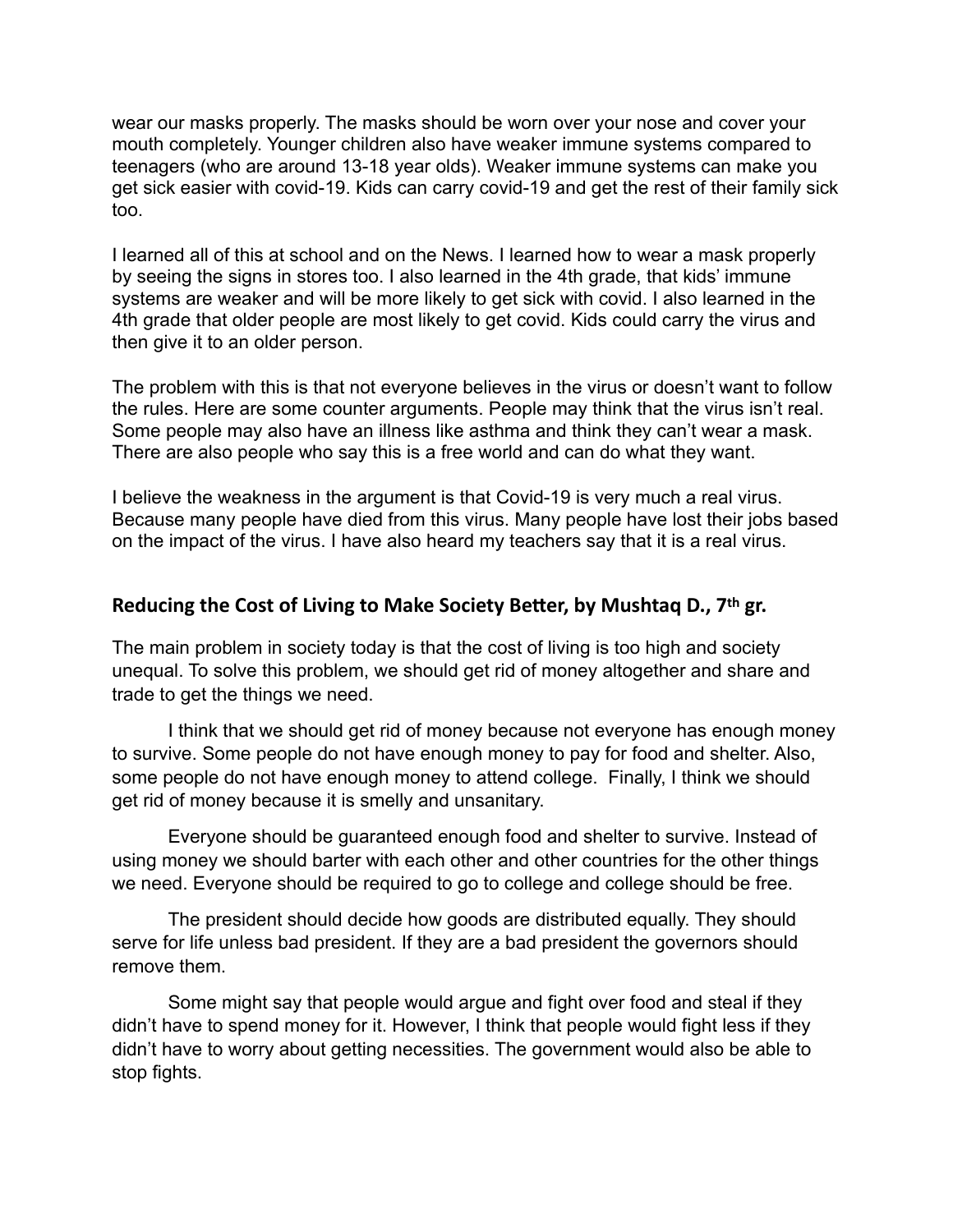They might also say that people wouldn't work if they weren't getting paid with money. However, in our society people wouldn't be able to share if they don't work.

In conclusion, I believe that these actions will help everyone live better and make things more equal.

# **EDITORIAL, by Pranathi Y., 1st g**r.

School: In online school, it's hard to be at home, and see friends on zoom.

Neighborhood:

- Parks are too dirty
- Parks are closed

Chicago:

• Covid-19 has spread too much

This is my main idea, and what I think should be done: In online school, it's hard to be at home, and see friends on zoom. So, I think school should be open. Here are my reasons:

1.I am bored at home. It's hard to be on the computer, real hard.

2. When you're on the computer, sometimes the internet freezes and logs you off.

3. I am spending too much time on the internet. I'm on the internet all day.

Counter Argument. You could argue that in order to learn, because of Covid-19, you have to be on the internet.

But here's the weakness: It's still too much time on the internet. This is why I say: I think school should be open.

## **EDITORIAL, by Hassan D., 6th gr.** (

This is my main idea, and what I think should be done: There is too much violence in Chicago, but I think there should be fewer police.

Here are my reasons:

1. The police are part of the problem, They have killed a lot of black people.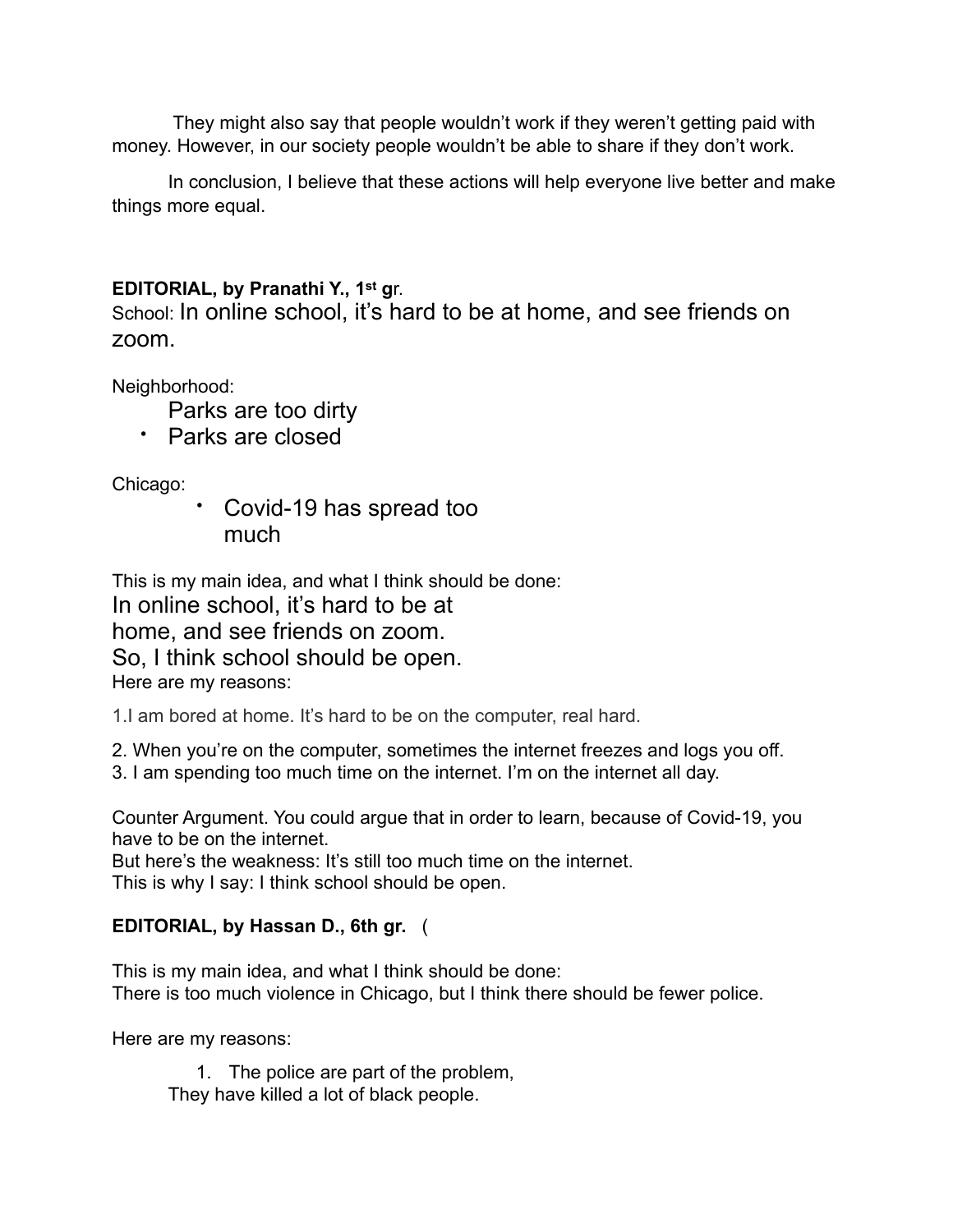2. The police are not accountable. They break the rules.

 3. They are supposed to do their jobs to protect the city, but sometimes they make bad decisions.

They discriminate against black people and use harsher measures against them.

Counter Argument. You could argue that

There should be more police, because police do some good things. They save people from shooting and sometimes they are the ambulance or a firefighter

But here's the weakness: People think that the black person was the one who caused the problem, but people accuse a black person just because they're black.

This is why I say the Police should look for clues before they accuse a person of doing illegal or bad actions.

Some people see that the police are good but some think they're bad. I think that they're bad because they killed a lot of black people. The police didn't only kill them they hurt them they put them to jail. They should take them to the judge and see if there guilty. I think they did that on purpose. The police are unaccountable. They break the rules They were innocent and the only thing I can say to the police is BLM.

## **EDITORIAL, by Mukunth R., 4th gr.**

Schools need a swimming pool because fewer people are likely to drown, swimming is healthy, and swimming teaches you to dive which is a competitive sport. If people drown in Lake Michigan, then the population will decline. Swimming also helps you get bigger and better muscles so you have less chance of getting cramps and breaking your bones. Also, swimming is a competitive sport and it could boost the economy with competitiveness.

Fewer people are likely to drown because they know how to swim and they won't drown underwater. Swimming is a talent and you can become a professional at it and you can inspire other people to do the same thing.

Swimming is healthy because it burns calories. If you don't want to go to the gym, you can go to the pool and exercise. Being healthy is important because then you can live longer. If you're healthy, you're also stronger. It's important being healthy because then you can help others like lifting bags.

If you learn diving, you can become a professional athlete and that will help your country become popular. People who get inspired by you becoming a professional will be inspired and want to do the same. This may help them to not be in poverty.

Pools are expensive, but buying pools is better than having a bunch of dead people. People could get coronavirus and other deadly diseases and they need a good immune system to fight off diseases, so it's good for them to go swim in a pool. Pools can also make people healthy, there's less risk of people drowning, and swimming is also an athletic sport, and it boosts the economy.

## **EDITORIAL, by Donovan F., 4th gr.**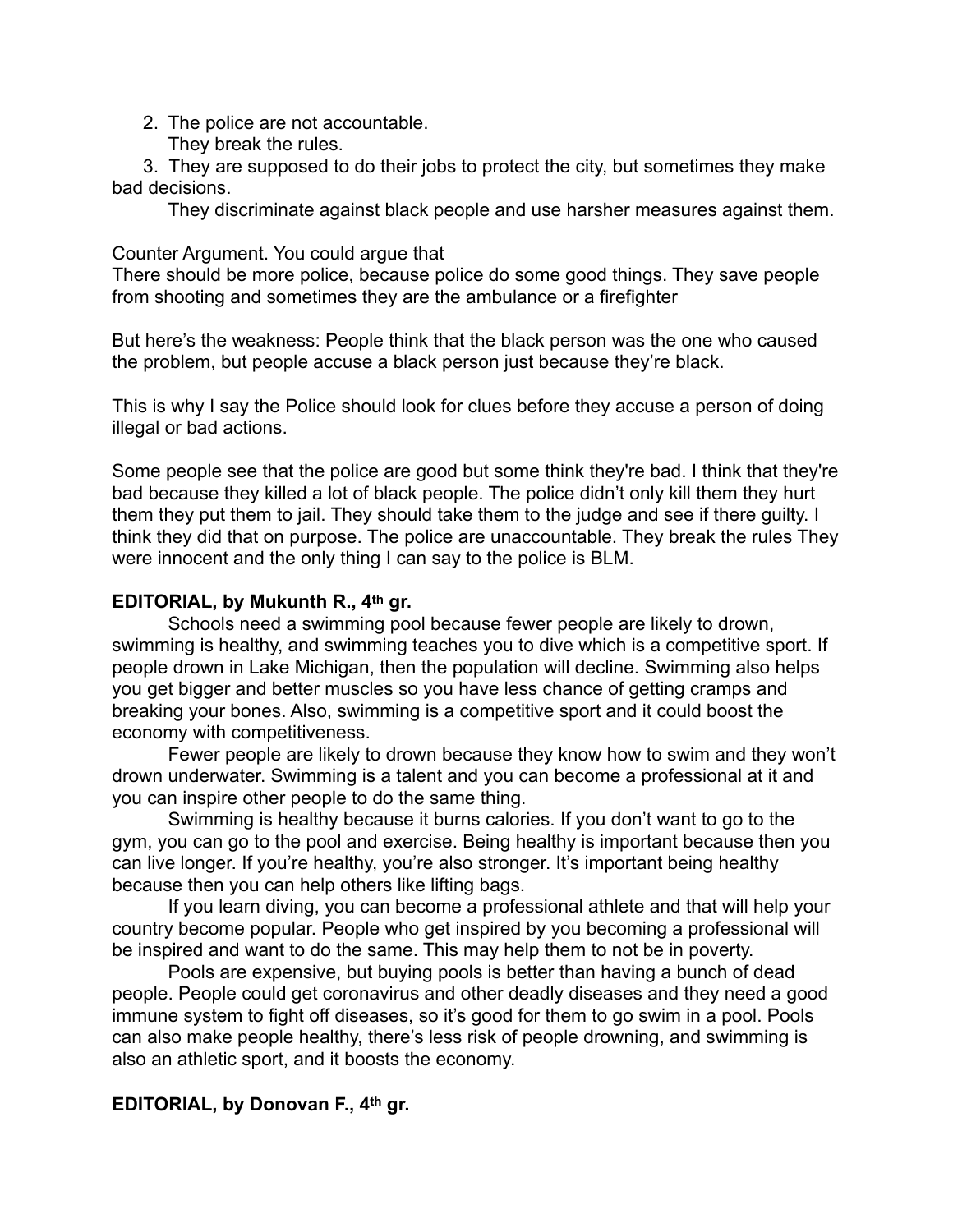Problems:

School: The wi-fi is going out. My teacher keeps getting disconnected sometimes. Neighborhood: Many people are dying because of corona.

Chicago: The last time I went outside it was to go to my aunt's house.

This is my main idea, and what I think should be done: They should create a vaccine because of the corona.

Here are my reasons:

1. Once people get vaccines, they will be able to play outside.

Evidence to back up my reason:

- Can't use rollerblades because of covid.
- 2. So that no more people get sick and die.

3. Be able to do science experiments outside again so that I don't have to worry about breaking the house.

Counter Argument. You could argue that you don't want to get a vaccine because you want to play Fortnite all day and don't want to get forced outside by your parents.

But here's the weakness: This is wrong because corona is a dangerous disease that could kill you.

## **My Aunt's Wedding, by Uriel M. and his tutor**

My spring break was amazing. I went to a wedding where my aunt got married. There was a lot of cake, there was a lot of dancing and there were a lot of people. There were 100 people at the party. The bride and the groom walked down a red carpet into the church and there was money on the ground. My cousin and I grabbed three dollars.

After the ceremony we went to an event hall for the party. There was loud music. It was Mexican music that I know. I ate rice, meat, and milk flavored cake with ice cream, which is my favorite kind of cake. The cake was yummy.

During the party, I played around with my cousin. We played Fortnite together on his Nintendo switch. The party ended at 5:00 pm. The party was a lot of fun.

## **EDITORIAL, by Mushtaq D., 7th gr.**

Neighborhood: My neighbors always have a party in the middle of the night and they are so loud.

This is my main idea, and what I think should be done:

My main idea is my neighbors always have a party in the middle of the night and they are so loud. I think people should have their parties in the morning, not in the middle of the night when people are trying to sleep.

Here are my reasons: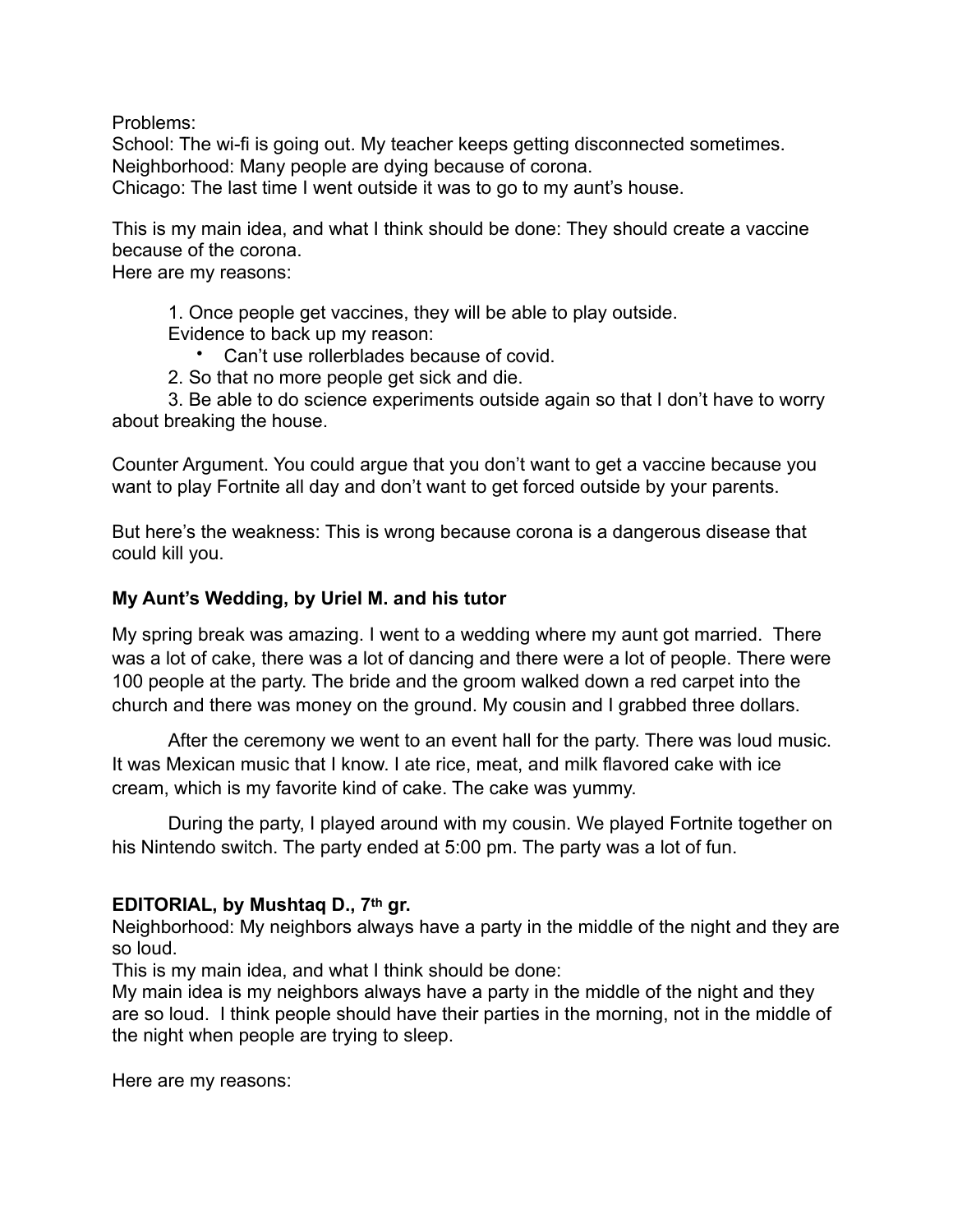1.My first reason is when it is the middle of the night, people are trying to sleep and they have work in the morning.

Evidence to back up my reason: My family has to work and study in the morning. We have to go to the online school meeting at 8:45 in the morning.

2. Our neighbor's window is open and they always yell and scream, so maybe we can tell them to close the window so we can't hear them.

Evidence to back up my reason: I can go to the manager of the building and ask him to tell the people to close the windows.

Counter Argument. You could argue that you can make up your sleep and why are windows made if you can't even open them.

But here's the weakness: You are still tired and maybe your neighbors can be considerate and keep the voices down.

This is why I say: I think you should keep the voices down and at least keep your windows shut when you are having a party so the people can't hear you.

#### **EDITORIAL, by Jaylen S., 4th gr.**

Chicago: PEOPLE ARE THROWING GARBAGE ON THE GROUND, AND IT IS NOT GOOD FOR THE PLANET

This is my main idea, and what I think should be done: I think people should consider throwing trash away in a garbage can and not throw it on the ground

Here are my reasons: Animals can eat the garbage and they could die

Evidence to back up my reason: There is a video of people removing a straw from a turtle's mouth. I see people throwing garbage on the ground all the time

Counter Argument. You could argue that people are supposed to pick up the trash. But here's the weakness: People are so lazy they do not want to pick their trash up This is why I say: people should consider throwing trash in the garbage can

#### **Wearing Masks in Uptown, by Leonela C., 10th gr.**

- Argument Mask fatigue $\rightarrow$  people getting tired of wearing masks
	- o People don't want to look stupid
	- $\circ$  Simply don't want to wear them
	- People don't want to wear two masks---hard to breathe due to health reasons like asthma

Pros of Mask wearing

- $\circ$  It helps decrease the chance of getting covid
	- The person wearing the mask
	- And the person you'd come in contact with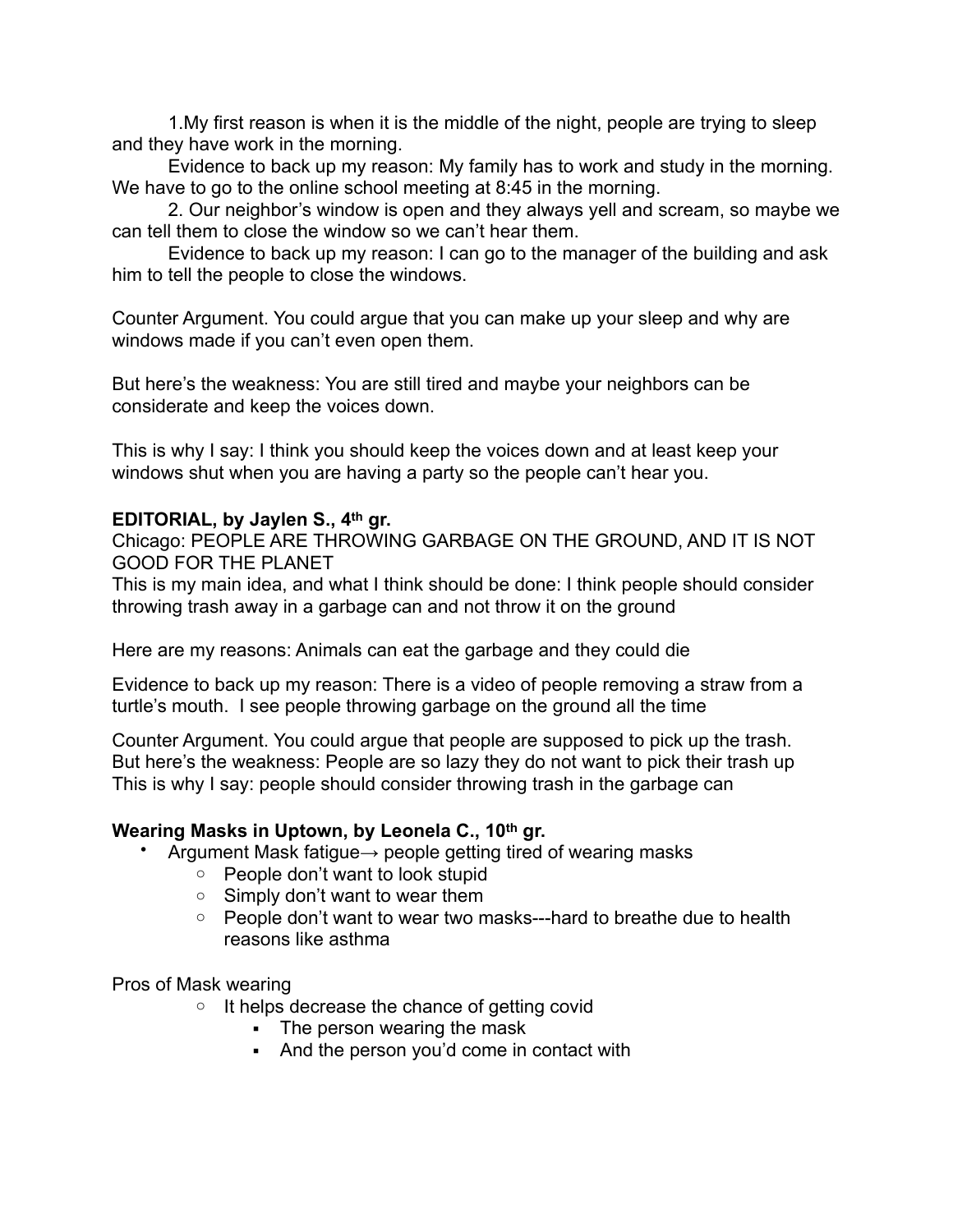- To really decrease the spread; I'd have to wear a mask and my friend would also have to wear one; Plus we'd need to maintain 6ft distance
- o There are many different style and types
	- **•** Some have glitter, spikes, rhinestones
- $\circ$  They are easily accessible-- you can find them at any store
	- Stores on Clark street--have fashion masks
	- Walgreens, Jewel Osco --have utility masks
- o using/buying reusable fabric masks
	- They save money

Cons of wearing a mask

- o Hard to breathe in
- o Glasses fogging up
- $\circ$  It costs money to buy a mask

## **Malachi H., 5th gr.**

I choose the issue of creating an inclusive community (neighborhood, school, and city) for people who blind. Some people are born blind, and some people later in life experience an accident and become blind.

This is my main idea, and what I think should be done:

We want to celebrate and respect all people and their different abilities, but also be inclusive and safe. My idea of what should be done is that scientists should invent contact lenses to help blind people be able to see completely.

Here are my reasons:

1. **Safety** - Helping blind people have a way to see when necessary, for safety is an important reason why we should create these contact lenses.

Evidence to back up my reason

When I am distracted or not looking, I can easily miss a car coming when walking around, or a ledge that I might trip over. The same risk applies to blind people who cannot see.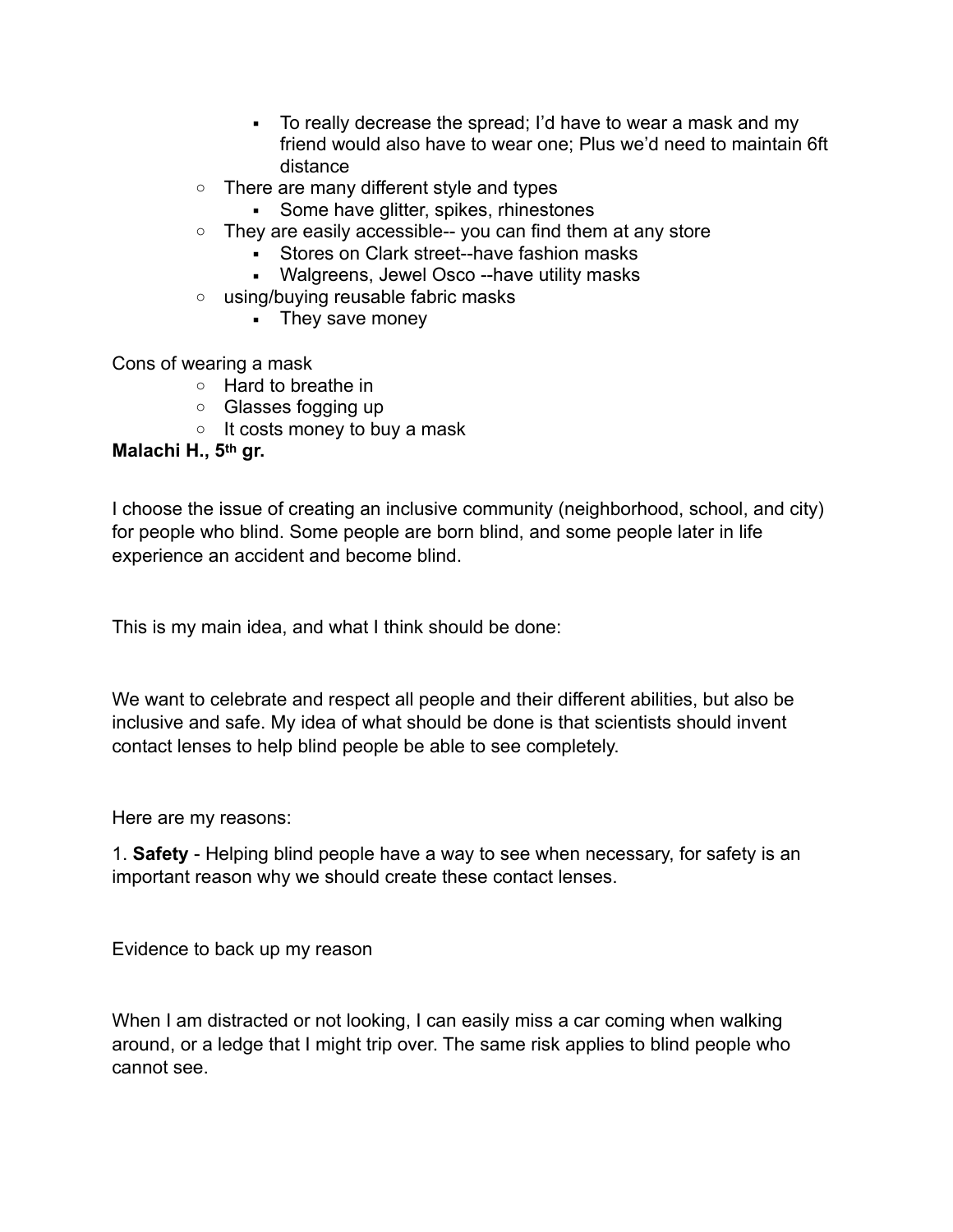2.**Equal education opportunities** - Not all teachers are trained to work with blind students and can use visual aids to teach that a blind person may not have an accommodation for.

Evidence to back up my reason: Teacher might be showing an example, or student might need to do interactive work and there may not be an accommodation.

## 3. **Scientists have created several new technologies to address these kinds of needs, so this seems like a realistic solution.**

Evidence to back up my reason: hearing aids, glasses for the ability to see color, cochlear implant surgery to be able to hear

Counter Argument. You could argue that

Some people might feel like this is a solution that changes blind people, rather than accepts them for their different abilities.

They might say there are already accommodations for blind people like Braille and special stoplights, and we should have more of those.

But here's the weakness:

There will always be cases where those special accommodations are not available, like an under-funded school or a rural intersection. My solution keeps people safe and included at all times. If there is an accommodation (like a Braille book or a safe stoplight), then blind people could opt out of the contact lenses in those cases.

This is why I say:

Scientists should work on a technology that would allow blind people the option of being able to see.

**EDITORIAL, BY REAISHA J., 7TH gr.**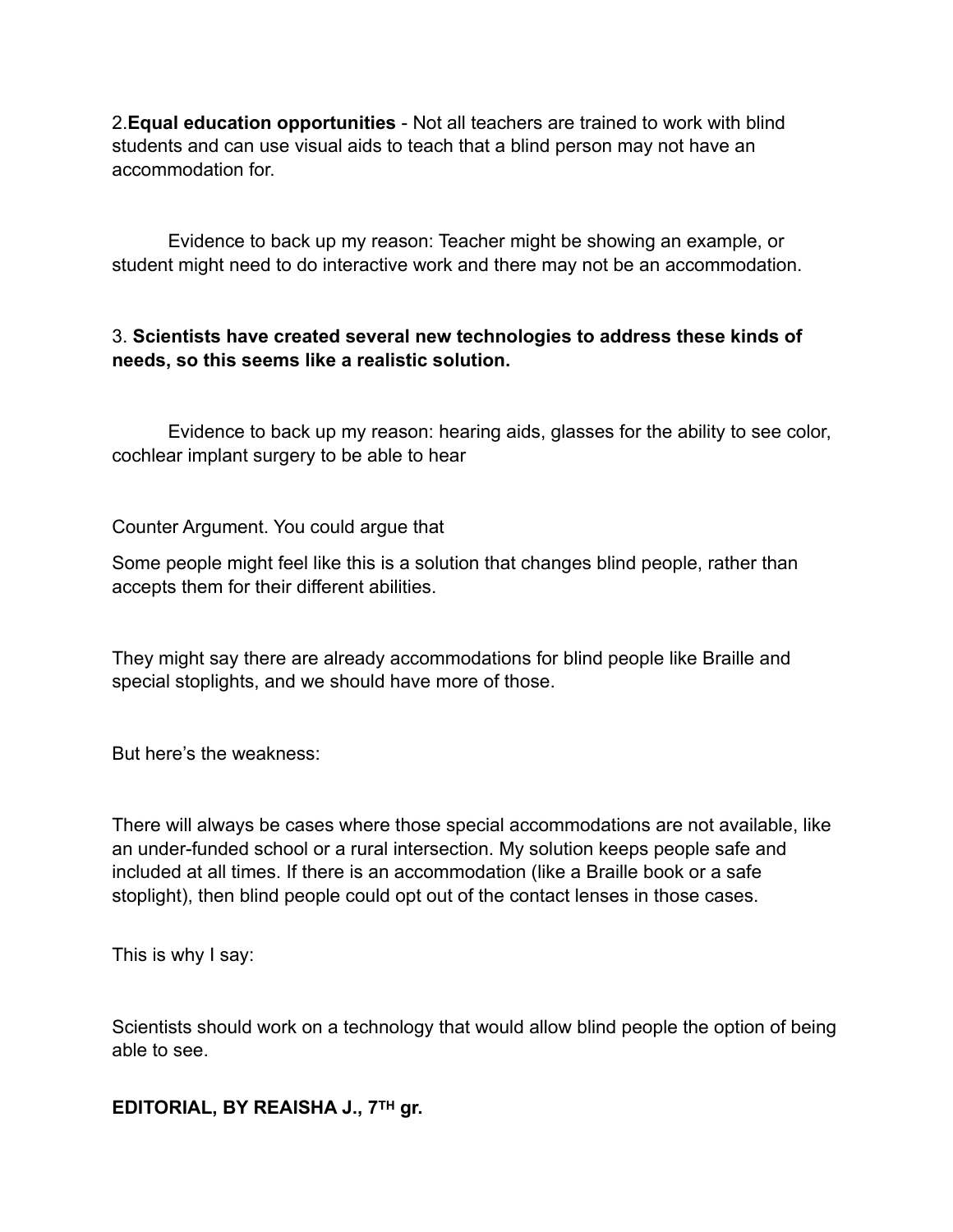Police brutality is wrong. I feel like this because hurting and killing people for no reason is not right.

One reason is because killing people is wrong, period. Just for walking, having a hoodie on, etc., they'll shoot or hurt you. In a way, some of it can be because of skin. Some is because they're kids and kids are always up to something, I guess. But still, pulling the trigger or hitting isn't right.

Another reason is because people have others that love them so much, and just to know somebody did something like that to their loved ones, it would bring hatred, protect, riot, etc., and we don't want it to go that far, to the point where you don't feel heard, and the only way they could be heard is to destroy.

Lastly, this is wrong because the police department can get sued and rioted. They could be threatened, hurt, and lots of other stuff.

You may argue that police are doing their job, but if they were really doing their job, they wouldn't do it in such a cruel way, in which it may hurt or kill someone that didn't do anything.

This is why I say *Police Brutality is wrong*.

#### **EDITORIAL, By Reaisha J., 7th gr.**

The Death Penalty shouldn't be allowed.

The first reason is that killing someone should never be justified as a punishment. Many people who are not guilty are locked up, face the death penalty, and die for no reason since they didn't do anything.

Next, the death penalty hurts families. This is bad for people who have families, because it affects them very harshly since it is someone whom they love that has the death penalty, and because when person will be gone, it'll hurt them. Since it hurts families, the death penalty shouldn't be allowed.

Finally, people may want to live out their life. First, I want to start off by saying you never know how old the person is. If you pull the death penalty card, they may be young and being young you want to live your life and do things. You may also want to take advantage of the world and different countries.

A counterargument that could be made is that someone thinks people deserve to have the penalty because depending on the crime, the punishment may be good. The claim that the death penalty can be good depending on the crime is flawed for many reasons, but the biggest one being that killing people should never be a good thing to do to anybody.